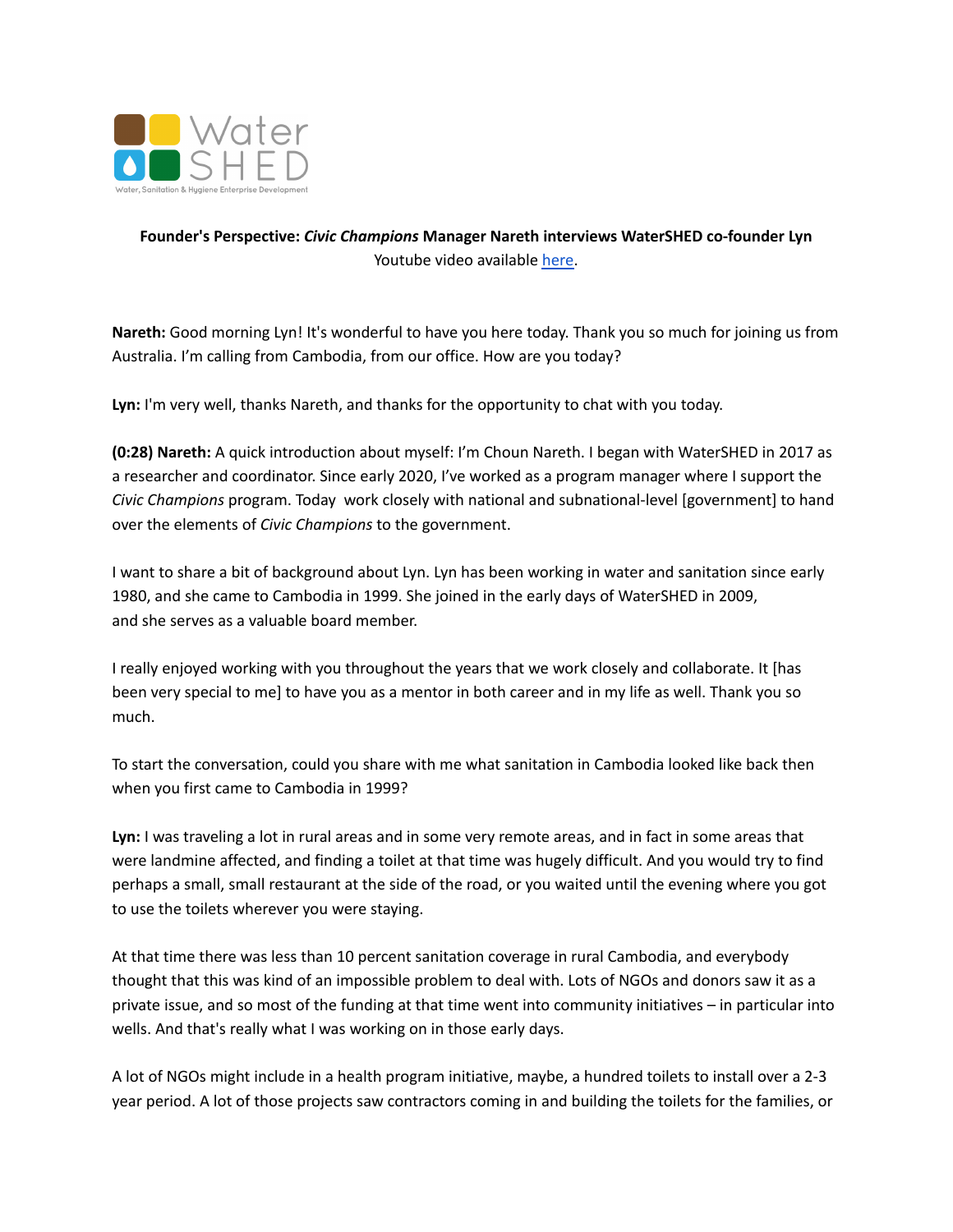they would provide them the tools and the materials to construct the toilets themselves – right from scratch – and that's a pretty big effort to construct every component part from scratch and build the latrine if every day you're working in the fields, you know, in the heat or in the rain.

So in 2009 when I started working with WaterSHED, we started to go out to meet with provincial officials to discuss this concept of engaging people in rural areas to think about buying their own toilets from local suppliers. And because we've had such a background of donor-funded toilets, you know, nobody was really sure that this might work. This idea of encouraging people to invest their own fund, was, I thought, going to be a really big challenge, and that it was going to also be a significant behavior change for the hundreds of thousands of people in rural Cambodia who had, since they were small, been going to the forest and the field [to defecate].

**(4:15) Nareth:** It's really inspiring listening to all the experiences you've gone through and the strategy you shared with us. WaterSHED has changed so much over the years, especially when we see the *Civic Champions* leadership trainings. Could you share more on how local leadership became [fundamental] for WaterSHED's strategy?

**Lyn:** Yes. There seemed to be so many firsts for us in this program, and one of the things that we started to notice once we got these sales events happening and suppliers were starting to offer the product and service, we noticed that some villagers were advancing much more quickly, so that more households in a village were actually purchasing and installing their latrines. And quite early on we kind of had a feeling that it might be related to the leadership shown by the village chief or commune councilor.

So that got us thinking, if we've got some really good leaders – leaders that are very persuasive in their community, that have high trust in their community, [and] that are able to engage [their community] in thinking differently – how could we bring on board other local leaders to start to share their experiences, and what might be a forum for doing that? So this idea of bringing local leaders together was how the concept of the *Civic Champions* was born.

The idea wasn't actually to develop a leadership program for sanitation, it wasn't about sanitation leadership. It was first and foremost about leadership that could be applied to a whole range of development issues that the community faces. The idea was to bring leaders together to learn together about key aspects related to leadership, but mostly to learn from each other in a peer-to-peer network, if you will.

And we started to hear some really, really interesting stories that came out of this. I remember one commune councilor sharing with me that he had a village in his commune and it was called "King of Poor". So this village was really considered by many other people within the commune as being a very difficult village to work with, that poverty was really a big problem in the community and change was going to be really a challenge to bring about. And so over the course of his engagement in the *Civic Champions* program he actually took that village up from having virtually no latrines, to over 50 percent coverage, and he had real pride in that achievement. And it was so exciting to see how he had tackled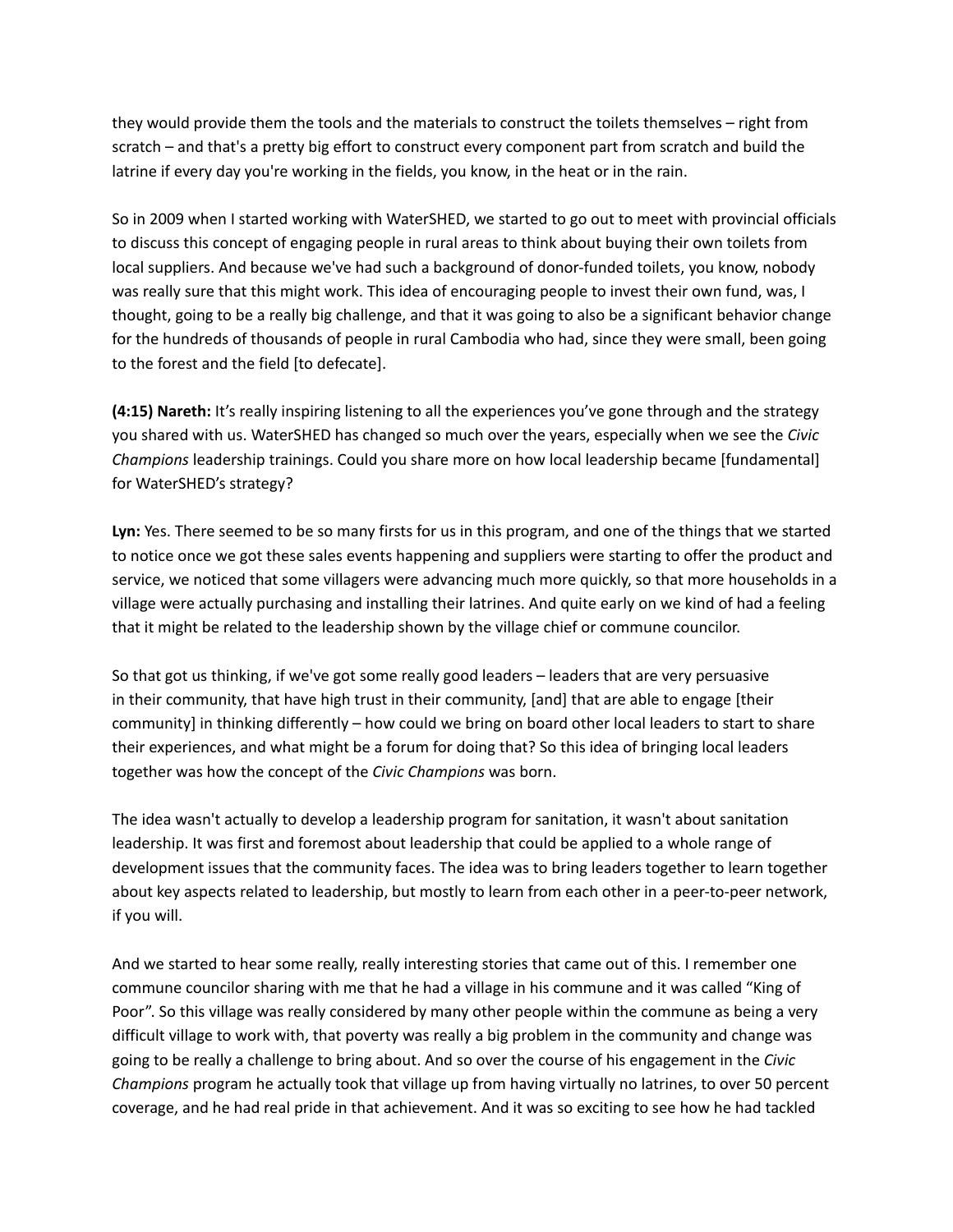what was seen as a really challenging element or challenging village within his commune. So he didn't really go for just the low-hanging fruit of the people in other villages that were ready, willing, and able to pay now that there was a product being sold in their village that they could see others were putting in. He tackled something that was really quite challenging.

But not only that, there were stories about what commune councilors had done after they finished the *Civic Champions* program. And one story that I recall is [of] a commune councilor who said he had a a market in one of the villages – it was the commune market – and every wet season this market would be flooded. So it was something that they just learned to deal with. But it was really problematic so it meant that perhaps the market couldn't trade in particularly wet times. It was, you know, really problematic for the store holders and for the community. And so he decided he would approach the store holders and discuss with them what they could do to resolve this problem. And he also asked them if they would contribute some money towards the works that would be necessary to overcome the flooding.

So some people did contribute but he said others were quite skeptical – skeptical that the work would actually be done and that their money wouldn't be wasted. And so to enable it to go ahead, he said he contributed some of his own money just to make sure that it was able to be done. And he said the next wet season after the work was done, he was standing under an awning opposite the market, and he said he was so proud of seeing how the works had changed the situation, the market was no longer being flooded, and people were able to use it as they would normally. But not only that, he said somebody came up to him and he patted him on the back and said 'I didn't think you'd be able to do it'. And for him he said that was such a proud moment that some that other people in the community had recognized that this was a really difficult problem to deal with and that he was able to resolve it. And he attributed his confidence in working on that issue to his involvement in the leadership development program.

So research by others and research that I did in Cambodia indicates that there needs to be a mechanism by which local leaders – indigenous leaders if you will – can come together and develop or foster their leadership potential.

And this really fits well with the Royal Government of Cambodia's decentralization program, where they're expecting that more and more services will be undertaken at these local levels. So the more we can work with the locally elected leaders and help to strengthen their capacity to develop their own potential, the better that or the stronger the decentralization program will be in the long term.

And so this work that you're continuing to do, Nareth, with government to help bring the *Civic Champions* program or fold that program into the government's own training initiatives, is something I think will be a great legacy for the future.

**(11:01) Nareth:** Yeah thanks again. As you know that now we are at the end of WaterSHED's work in Cambodia. So what are some reflections on WaterSHED's unique path?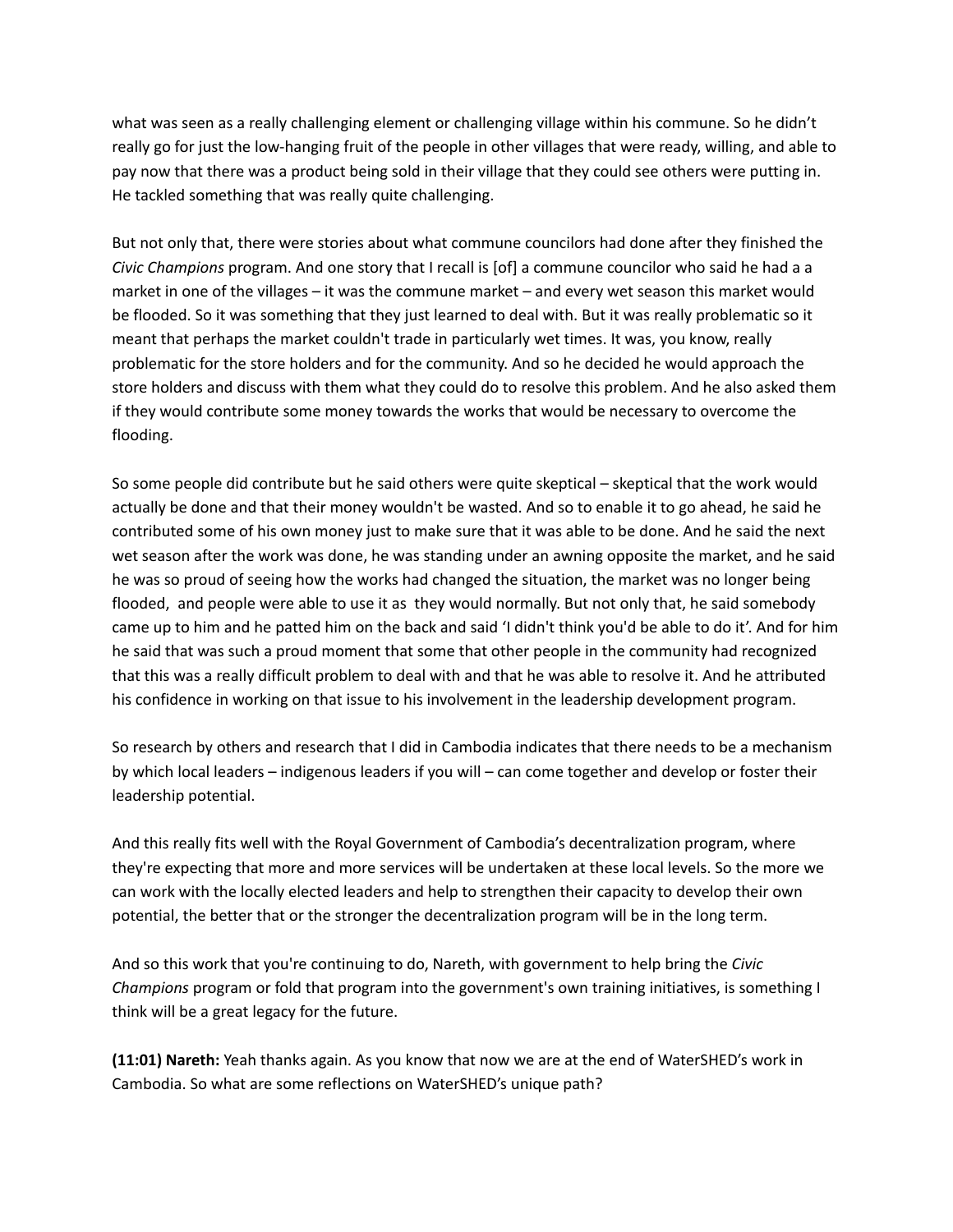**Lyn:** From the beginning, we talked a lot about organic growth. We didn't want to introduce a totally new latrine. We didn't want to set up demonstration businesses to show people how to do it. We wanted to work with existing small local businesses – like the mom-and-pop kind of stores. We wanted to work with the elected local councilors and bring these elements together in a way that they could start to develop and grow under their own system.

It's not to say that we didn't have some significant input into the program and we had some marvelous international expertise that supported the effort and helped us to work through some of the challenging issues. But we wanted to at all times make sure that the change was emerging from within the community – from within those businesses themselves – and that government saw that it was central to the work that they have been doing and will continue to do.

So from the beginning we tried to influence that and have the shift of emphasis from NGOs, [and to instead] have government at the center. And so our work on *Civic Champions* and also [our] work on collective action with the sector was key to supporting that change.

We also tried to encourage the sector to start to move away from inserting themselves into programs. A simple example of that is the production of materials that might be used to promote messages associated with the program. You know the ubiquitous poster or pamphlet that is funded and distributed through communities – often NGOs and donors, they all want to put their name on the bottom of them. And whilst there may be a government logo there somewhere, often the community only saw the NGO or the donor logo. When you ask the community about who they trust in terms of getting the right information, more often they would put NGOs above the government. So we wanted to look at how we could work with the sector to try to change that to have the government as the central focus for the community. That we were all giving consistent information, but that those messages and images were seen to be coming first and foremost from the government.

It wasn't an easy task, and I still think there's a long way to go. But some of these things are really simple changes that we can make that start to reduce the dependency on an NGO and start to move or move government into a central position as being the support mechanism for the community. I'm not saying that the community has to depend wholly on the government but at least developing that trust that these messages and images are something that they can trust in even when they think they're coming from the government.

So it's exciting to see that some of these things are starting to take hold, but as i said we've still got a long way to go.

Something that I'm really proud of is being part of a locally-led initiative. So often this space is occupied by international actors, big international NGOs that are very well resourced, and WaterSHED was really able to hold its own on these international platforms.

It's really inspiring that I've been able to work with all three executive directors of WaterSHED. I mentioned Hengly earlier. He brought that initial entrepreneurial skill to the organization that was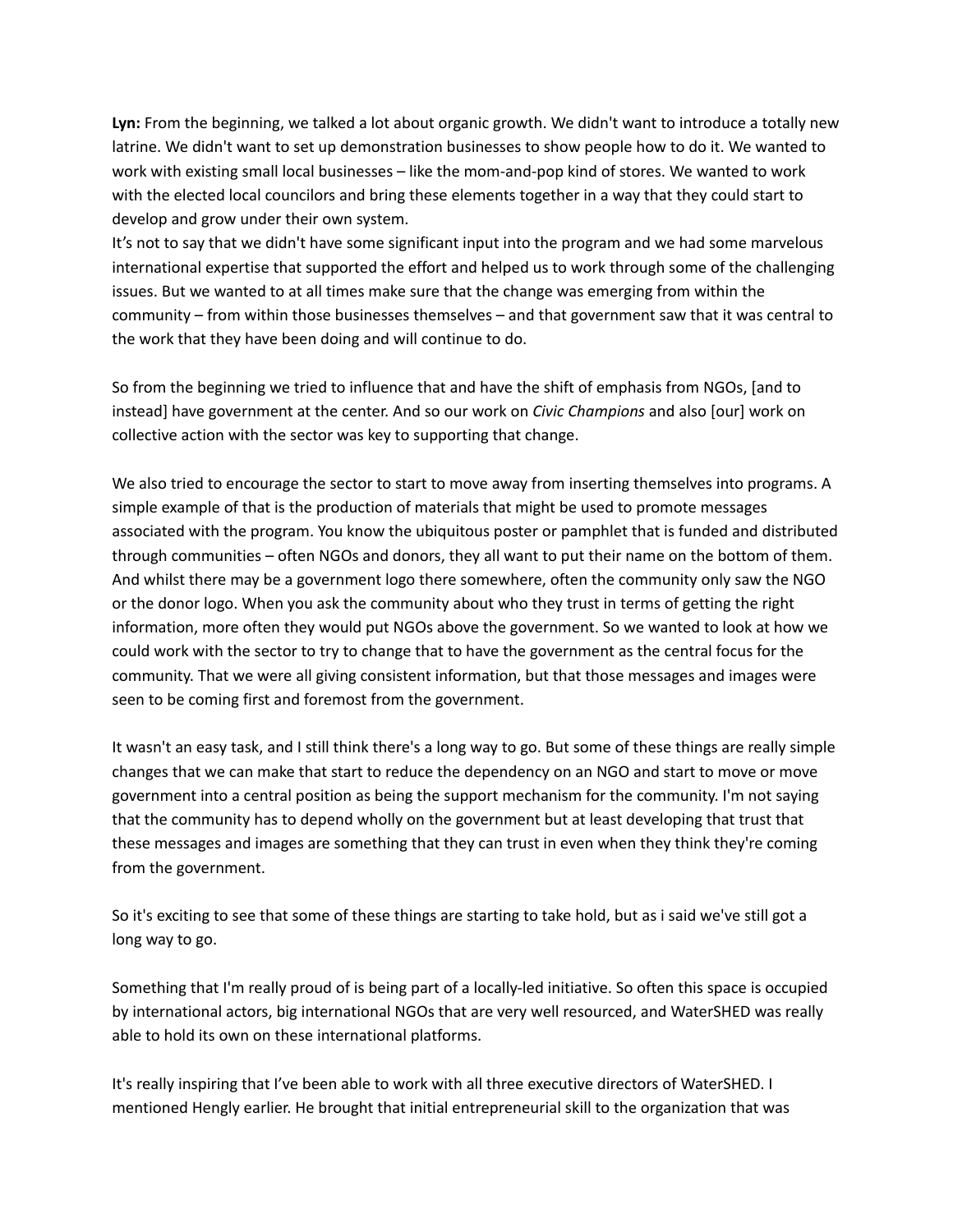followed up by Daroath, who had a really strong business mindset as well. And as we evolved more into supporting the development of leadership potential amongst local government elected representatives, it was so great to have Sovattha come on board and really round out the organization as we move through those changes.

I really think that WaterSHED punched above its weight. It's very difficult I think for any NGO to survive in these challenging times but it is through the hard work and determination that the leadership of WaterSHED was able to promote that at all levels within the organization. So right from the grassroots, the youngest and the newest staff were encouraged to take on significant responsibilities, and [they] were encouraged to develop their own leadership potential. And I know that staff who were part of the leadership program, the *Civic Champions* program, have often expressed that this has really contributed to their own personal development and helping to reach their own potential. And I that I think is an amazing legacy for any organization, as it starts to exit the sector, and we don't see that happen very often.

And we don't see it happen often enough where organizations plan for these exits early on by not inserting themselves in, or creating dependencies on the work that they're doing, but also to support and encourage their own staff to develop their potential to be the best that they can wherever they go. And so that's something really exciting and, again, that I've been so proud to work with you.

I've learned a lot from you as I have from everybody within WaterSHED, and it's just been an amazing journey over these last 10 years or so, achieving development outcomes that I didn't think were possible. So you know, over the 20 years that I've been here, these last 10 years have really shown that if we start to look at things in a different way – if we think about not just bringing something from outside, but actually trying to ignite the local capacity to really work with what we have on the ground and supporting it from the ground up - I think we can see that change can take place.

And I'm really excited about what I've seen in Cambodia during this time. And I'm so proud of the change in sanitation coverage. [Cambodia is] seen as one of the leaders in this area internationally and, you know, my hat goes off to every staff member that's been part of that work.

**(18:26) Nareth:** Thank you so much, Lyn, for sharing these very valuable reflections with us. I believe that this very inspired storytelling not only benefits myself, but our team and other members within and outside the sector as well. So this kind of unique experience is definitely [something that] the [the team and I] can benefit from in the next jobs that we are going to do. So as I work with my team to finish the work that you began, I'm sure that we will learn from this sharing experience, and use it as a benefit.

As a Cambodian woman working [with] the Cambodian government - national and sub-national level - I'm so excited to continue supporting my country's institutions – especially like with systems strengthening [work where] we are stronger together.

Thank you so much, Lyn, again thank you.